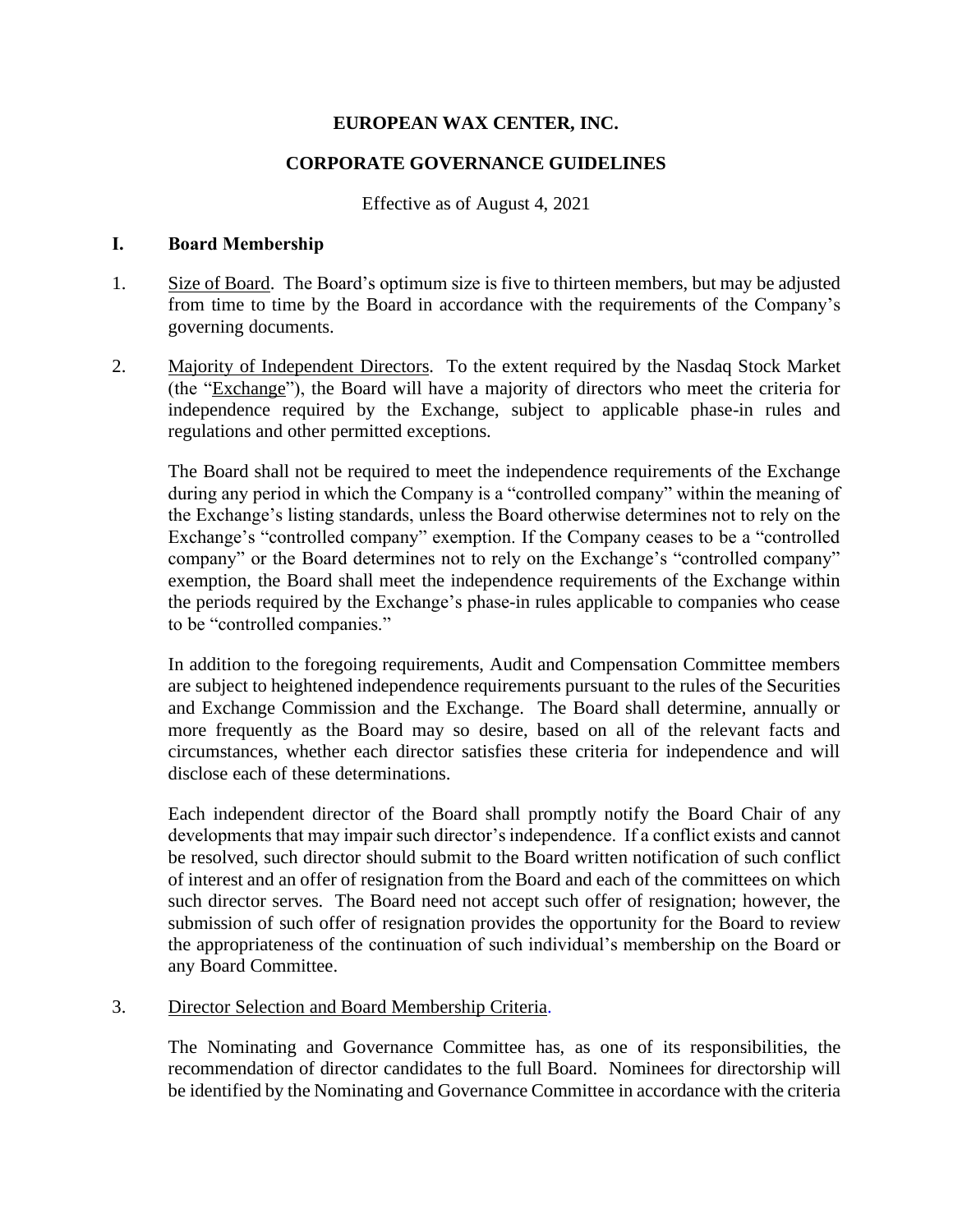set forth below and any other criteria that may be identified by the Board or a Board Committee, if appropriate, and in accordance with the procedures set forth in the Nominating and Governance Committee's charter.

- (a) Background. The Board seeks members from diverse professional and personal backgrounds who combine a broad spectrum of experience and expertise with a reputation for integrity. This assessment will include an individual's independence, as well as consideration of age, skills and experience, and a policy of promoting diversity, in the context of the needs of the Company.
- (b) Simultaneous Service. No director should serve on more than three other public company boards. No member of the Audit Committee should serve on more than two other public company audit committees. No director who is the CEO or executive officer of another public company should serve on more than two other public company boards, aside from the board of his/her own company. Directors should advise the Board Chair and the chair of the Nominating and Governance Committee in advance of accepting an invitation to serve on another public company board or audit committee.
- (c) Financial Literacy. Directors should know how to read and understand fundamental financial statements and understand the use of financial ratios and information in evaluating the financial performance of the Company.
- (d) Character. Directors should be persons of good character and thus should possess all of the following personal characteristics:
	- *Integrity:* Directors should demonstrate high ethical standards and integrity in their personal and professional dealings;
	- *Accountability:* Directors should be willing to be accountable for their decisions as directors;
	- *Judgment:* Directors should possess the ability to provide wise and thoughtful counsel on a broad range of issues;
	- *Responsibility:* Directors should interact with each other in a manner which encourages responsible, open, challenging and inspired discussion;
	- *High Performance Standards:* Directors should have a history of achievements which reflects high standards for themselves and others;
	- *Commitment and Enthusiasm:* Directors should be committed to, and enthusiastic about, their performance for the Company as directors, both in absolute terms and relative to their peers; and
	- *Courage:* Directors should possess the courage to express views openly, even in the face of opposition.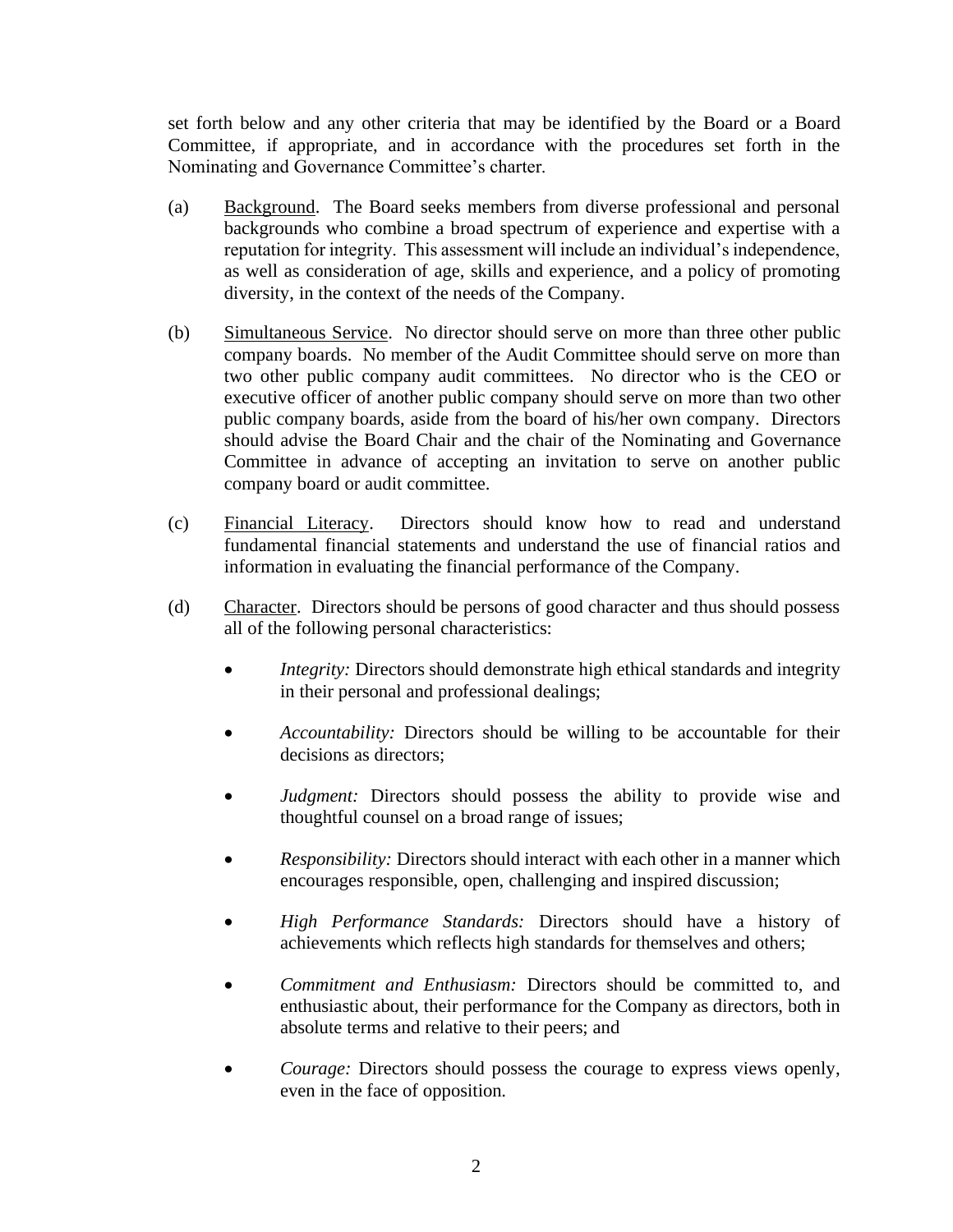- (e) Expectations. Each Director will be expected to:
	- dedicate sufficient time, energy and attention to ensure the diligent performance of his or her duties;
	- comply with the duties and responsibilities set forth herein and in the governing documents of the Company and under applicable law;
	- comply with all duties of care, loyalty and confidentiality applicable to directors of publicly traded corporations organized in our jurisdiction of incorporation; and
	- adhere to the Company's Code of Business Conduct and Ethics, including, but not limited to, the policies on conflicts of interest expressed therein and any other Company policies that apply to Directors.

# 4. Retirement.

- (a) Term Limits. The Board does not favor term limits for directors, but believes that it is important to monitor overall Board performance. Therefore, the Nominating and Governance Committee shall review each director's continuation on the Board every three years. This will provide a regular schedule for the Board to evaluate each director's nomination and each director to confirm his or her desire to continue as a member of the Board, in addition to any reviews the Board determines to do from time to time.
- (b) Resignation Policy Management Directors. Management directors shall offer to resign from the Board upon their resignation, removal or retirement as an employee of the Company.
- (c) Change in Job Responsibilities. The Board expects directors to notify the Board promptly and offer to resign from the Board upon a significant change in their business position including, without limitation, retirement from the position on which their original nomination was based. It is not the sense of the Board that in every instance the directors who retire or change from the position they held when they joined the Board should necessarily leave the Board. There should, however, be an opportunity for the Board through the Nominating and Governance Committee, to review the continued appropriateness of Board membership under the circumstances.

# **II. Board Leadership:**

1. Board Chair. The Board Chair shall be elected by the Board. Currently, the Board Chair is not the Chief Executive Officer of the Company, however, the Board believes that the Company and its stockholders are best served by maintaining flexibility to have any director serve as Board Chair and therefore believes that a permanent policy on whether the Board Chair and CEO positions should be separated or combined is not appropriate.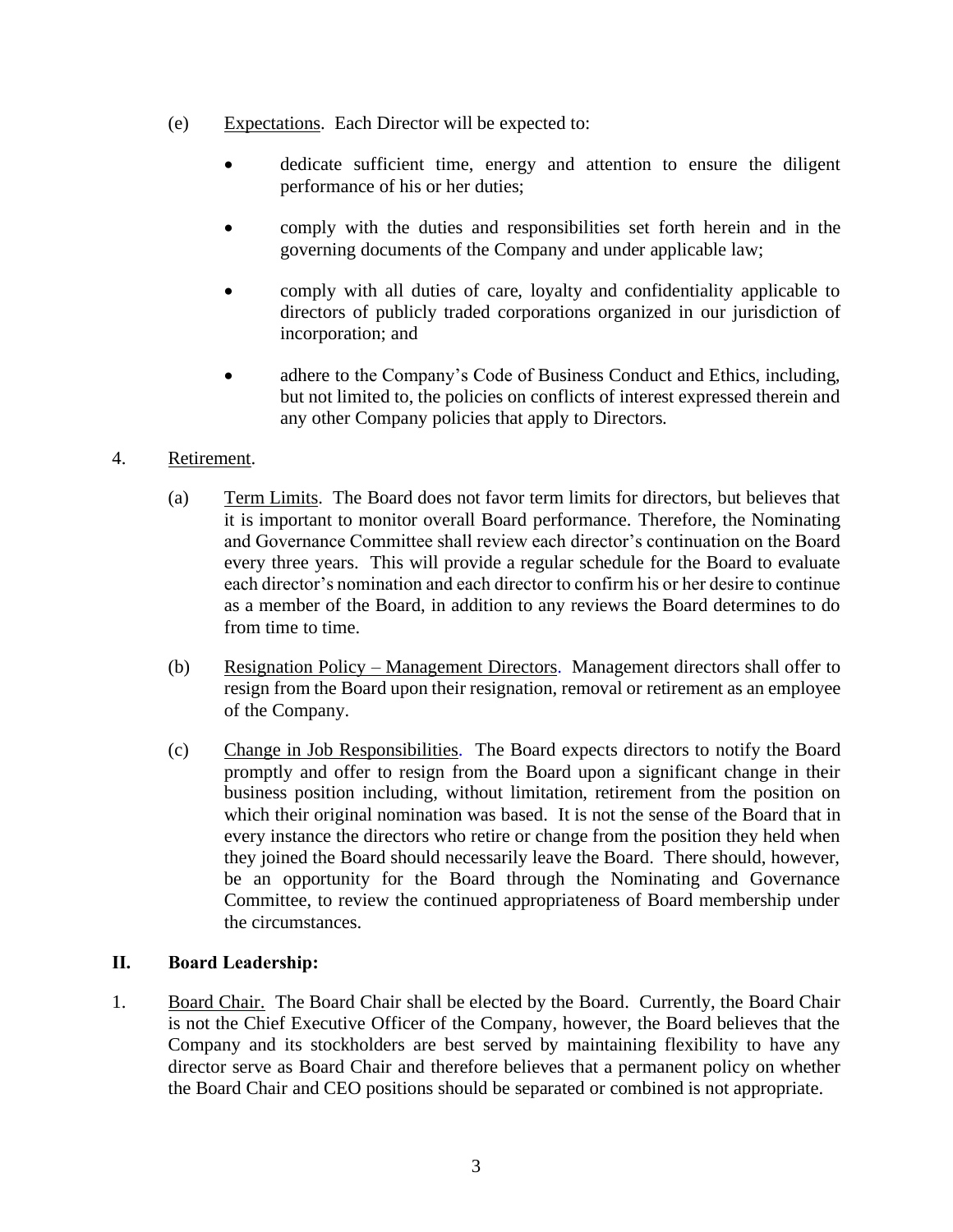2. Lead Director. At any time the Company is not availing itself of the "controlled company" exemption under the rules of the Exchange, in order to maintain the independent integrity of the Board, if the Board Chair is not an independent director, the Board shall appoint a Lead Director who must be independent. The Lead Director's responsibilities shall include: (a) presiding at all meetings of the Board at which the Board Chair is not present, including executive sessions of the independent directors; (b) serving as liaison between the Board Chair and the independent directors; (c) reviewing and approving materials to be sent to the Board; (d) approving the meeting agendas for the Board; (e) approving meeting schedules to assure that there is sufficient time for discussion of all agenda items; (f) having the authority to call meetings of the independent directors; and (g) if requested by major shareholders, ensuring that he or she is available for consultation and direct communication. If the Board Chair is an independent director, than the foregoing responsibilities will be handled by the Board Chair.

### **III. Board Roles, Procedures and Practices:**

1. Directors' Duties. The Board is elected by stockholders to provide oversight and strategic guidance to senior management. The basic responsibility of the directors is to exercise their business judgment to act in what they reasonably believe to be in the best interests of the Company and its stockholders. In discharging that obligation, directors should be entitled to rely on the honesty and integrity of the Company's officers, employees, outside advisors and independent auditors. The Board selects and oversees senior management, to whom the Board delegates the authority and responsibility for the conduct of the day-today operations of the business. The Board will adopt a strategic planning process to establish objectives and goals for the Company and will review, approve and modify as appropriate the strategies proposed by senior management to achieve such objectives and goals. The Board will review and approve, as appropriate, a strategic plan that takes into account, among other things, the opportunities and risks of the Company's business and affairs.

Directors are expected to attend the annual meeting of stockholders, Board meetings and meetings of committees on which they serve, and to spend the time needed and meet as frequently as necessary to properly discharge their responsibilities. Directors are expected to review meeting materials prior to Board and committee meetings and, when possible, should communicate in advance of meetings any questions or concerns that they wish to discuss so that management will be prepared to address the same. Each director's attendance at, and preparation for, Board meetings and meetings of committees on which they serve, shall be considered by the Nominating and Governance Committee when recommending director nominees.

- 2. Board Meetings.
	- (a) Selection of Agenda Items and Executive Sessions. The Board Chair (in consultation with the Lead Director, if any) establishes the agenda for Board meetings although each Board member is free to suggest the inclusion of items on the agenda. The Board will meet as part of every regularly scheduled Board meeting, in executive session without management directors and any other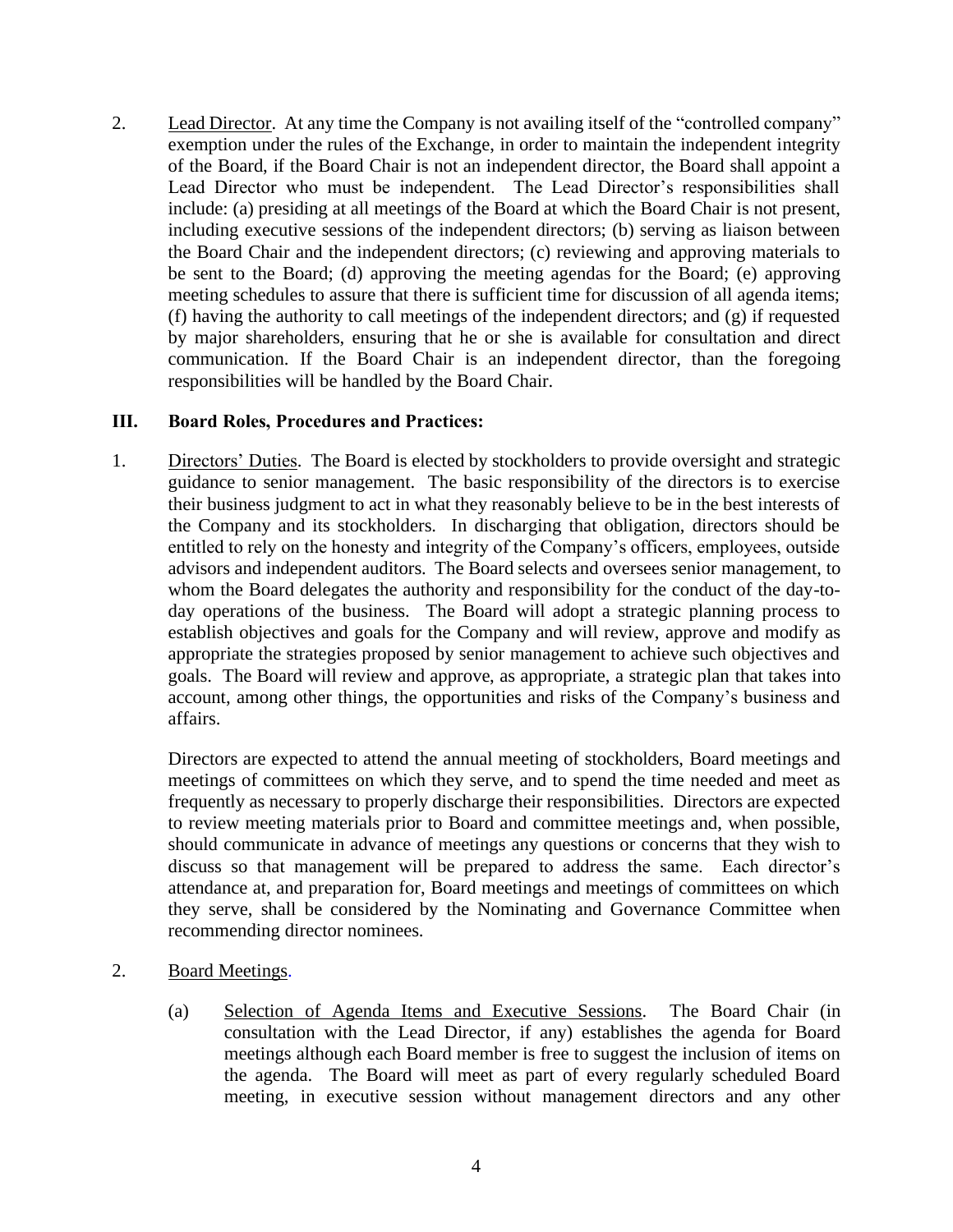members of the Company's management present. In addition, at least annually, all independent directors shall meet in executive session. Non-management directors of each listed company must meet at regularly scheduled executive sessions without management.

- (b) Distribution of Materials. The Company shall distribute written materials sufficiently in advance of meetings to permit a meaningful review by the directors.
- (c) Number of Meetings. The Board shall hold a minimum of four meetings per year.
- 3. Stock Ownership Requirements. To align the interests of the Company's executive officers and directors with those of its stockholders, the Board requires non-management directors, with the exception of directors that are employees of affiliates of General Atlantic, LLC, and executive officers to own stock of the Company (except as necessary to pay taxes upon vesting) until termination of their service.
- 4. Director Compensation. The form and amount of non-management director compensation will be determined by the Board upon the recommendation of the Nominating and Governance Committee. The Nominating and Governance Committee is aware that questions as to directors' independence may be raised when directors' fees and emoluments exceed what is customary. Similar concerns may be raised when the Company makes substantial charitable contributions to organizations in which a director is affiliated, or enters into consulting contracts with (or provides other indirect forms of compensation to) a director. The Nominating and Governance Committee will critically evaluate each of these matters when determining the form and amount of director compensation, including considering whether such compensation would affect the directors' independence under applicable requirements.
- 5. Director Orientation and Continuing Education. The Nominating and Governance Committee oversees the Company's orientation programs for new directors and continuing education programs for directors.

Each new director, upon joining the Board, is provided with an orientation session regarding the Board and the Company's operations. As part of this orientation, each new director shall have an opportunity to meet with members of senior management of the Company.

Directors are also provided with continuing education on various subjects that will assist them in discharging their duties, which may include presentations by Company management or the Board's advisors on the Company's business, compliance efforts, applicable legal, regulatory or other developments or other matters as the Board, or other programs that the Nominating and Governance in its oversight of the Board's continuing education program, may deem appropriate.

6. Assessing Board Performance. The Board will conduct an annual self-evaluation to determine whether it and its committees are functioning effectively. The Nominating and Governance Committee will receive comments from all directors as to the Board's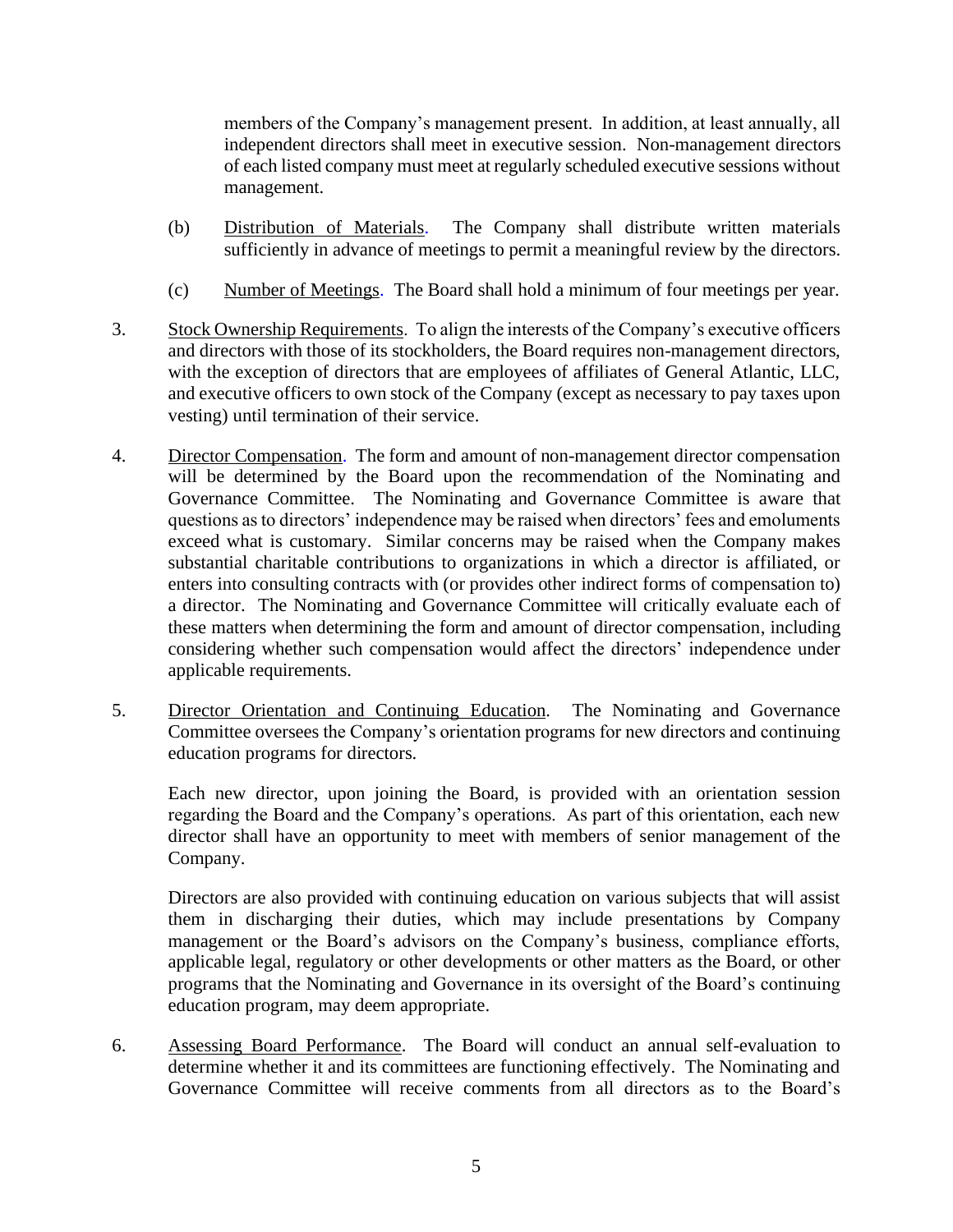performance and report annually to the Board with an assessment of the Board's performance, to be discussed with the full Board.

- 7. Access to Officers, Employees and Advisors. Board members have complete and open access to the Company's senior management, any other employees and any Company advisors. Board members who wish to have access to such persons may coordinate such access through the Board Chair, Lead Director, if applicable, or the corporate secretary or may contact such persons directly.
- 8. Board Communication Policy. The Board believes that management should speak for the Company and that the Chair should speak for the Board. In order to ensure compliance with applicable securities laws and to avoid the potential detriment to the interests of the Company, its stockholders and other constituencies that could result from inconsistent communications, the members of the Board will not respond to media inquiries or make statements to the media regarding the Company and its business without consultation with, and approval by, the Board Chair or the Board.

Notwithstanding the foregoing, the Audit Committee and the independent directors have established procedures to enable anyone who has a concern about the Company's conduct or about the Company's accounting, internal accounting controls or auditing matters to communicate those concerns directly to the Audit Committee. Such communications may be confidential or anonymous and may be submitted electronically, by phone or in writing as indicated on the Company's website.

- 9. Board Authority. The Board and each committee have the power to hire independent legal, financial or other advisors as they may deem necessary, without consulting or obtaining the approval of any officer of the Company in advance.
- 10. Confidentiality. The Board believes maintaining confidentiality of information and deliberations is an imperative. Information learned during the course of service on the Board is to be held confidentially and used solely in furtherance of the Company's business.
- 11. Code of Business Conduct and Ethics and Other Company Policies. The Company has adopted a Code of Business Conduct and Ethics and other internal policies and guidelines designed to support these guidelines and to comply with applicable law. The directors are expected to comply fully with that Code and any other applicable policies and guidelines. The Board will adopt and review, as appropriate, policies and procedures designed to ensure that the Company, its directors, officers and employees comply, in all material respects, with all applicable regulatory requirements and conduct the Company's business ethically and with honesty and integrity.

# **IV. Board Committees**

1. Board Committees. The Board will have at all times an Audit Committee, a Compensation Committee and a Nominating and Governance Committee. To the extent required by the Exchange, each of these Committees shall consist solely of independent directors, subject to applicable phase-in rules and regulations and other permitted exceptions.